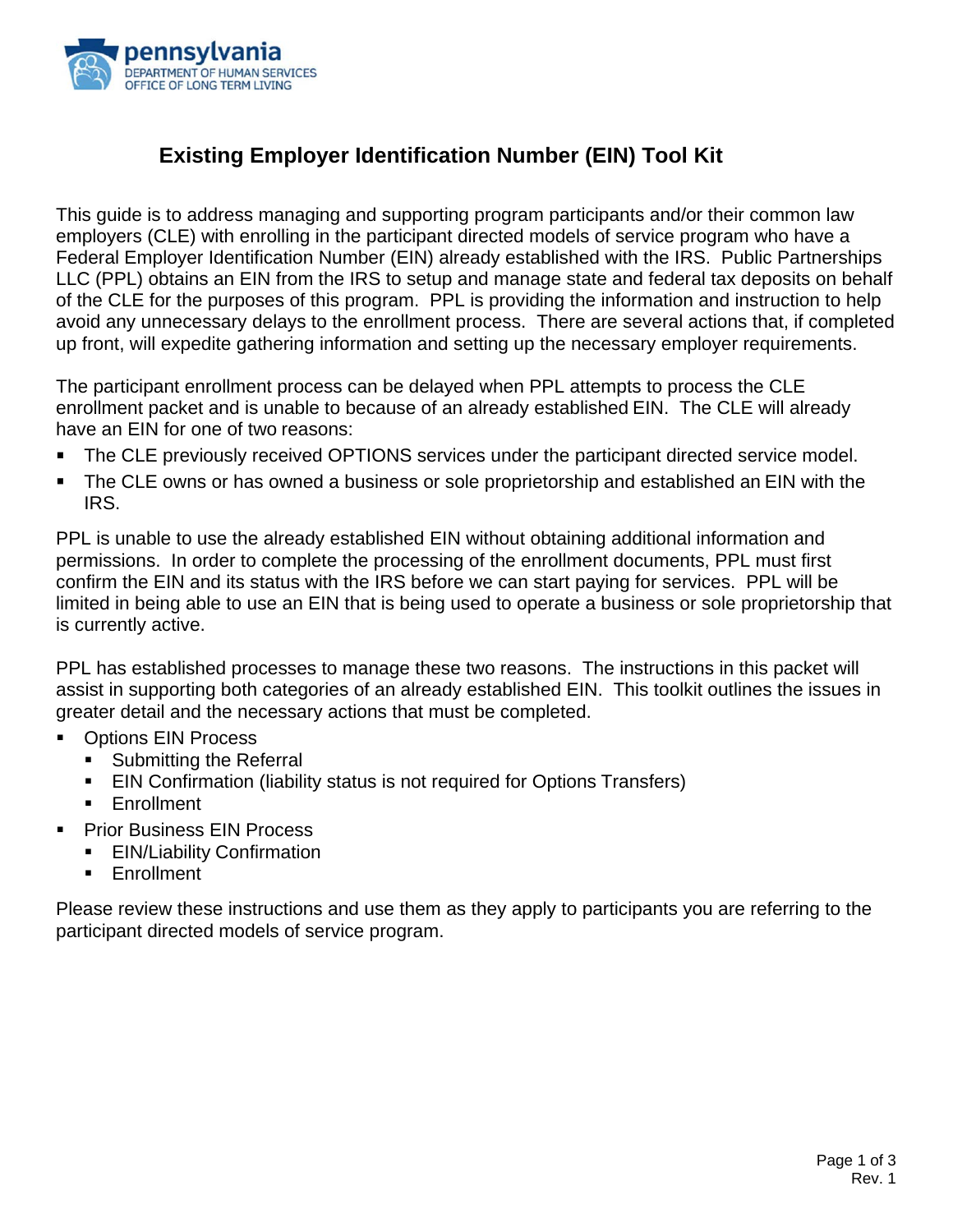## **OPTIONS EIN Process**

There are a number of participants who gain waiver eligibility while receiving services through the OPTIONS program. If the Participant accessed their services under the participant directed model, where they managed their services and workers, they would have had a Federal Employer Identification Number (also referred to as an EIN) already established with the IRS to support their OPTIONS services.

What this means is that PPL must take additional steps to transition the EIN used for OPTIONS to PPL to support their waiver services. PPL will use the "New Participant F/EA Referral Form" and paper referral process to assist in managing OPTIONS to waiver transfers.

Complete the following steps when referring a participant transferring from OPTIONS.

- 1. Populate the New Participant F/EA Referral Form. This form can be found on the PPL website: [www.publicpartnerships.com.](http://www.publicpartnerships.com/) Click on "Programs" in the upper-right corner, select "Pennsylvania" from the map. Select "Office of Long Term Living Program". Select "Program Documents"
	- a. Complete all of the information in the "Referring Agency" section. **IMPORTANT: Indicate the participant's referral type, whether they are new, transfer, or OPTIONS transfer. If the participant is an OPTIONS transfer, please list the entity processing the payments for services provided.**
	- b. Complete all of the information in the "New Participant Information" section.
	- c. If other than the Participant, complete all of the information in the "Common Law Employer Information" section.
- 2. Submit the New Participant F/EA Referral Form: Fax completed form to: 1-855-858-8158 or email form to: [padpw-oltl@pcgus.com.](mailto:padpw-oltl@pcgus.com)
- 3. Notify the PPL Regional Enrollment Manager alerting them of the Participant referral from OPTIONS.
- 4. The PPL Enrollment Manager will ensure that the Participant receives a modified enrollment package.
- 5. The PPL enrollment manager will require from the service coordinator the CLE's Federal EIN. This number should be obtained from the F/EA (FMS Provider) entity processing payroll for OPTIONS services. The enrollment manager will also require the F/EA name and a contact name.
- 6. The PPL enrollment manager will gather the EIN and provide it to the appropriate individuals in PPL's registration department.

The special efforts put forth to obtain and confirm information on a CLE's already established EIN will help avoid any delays in the enrollment process.